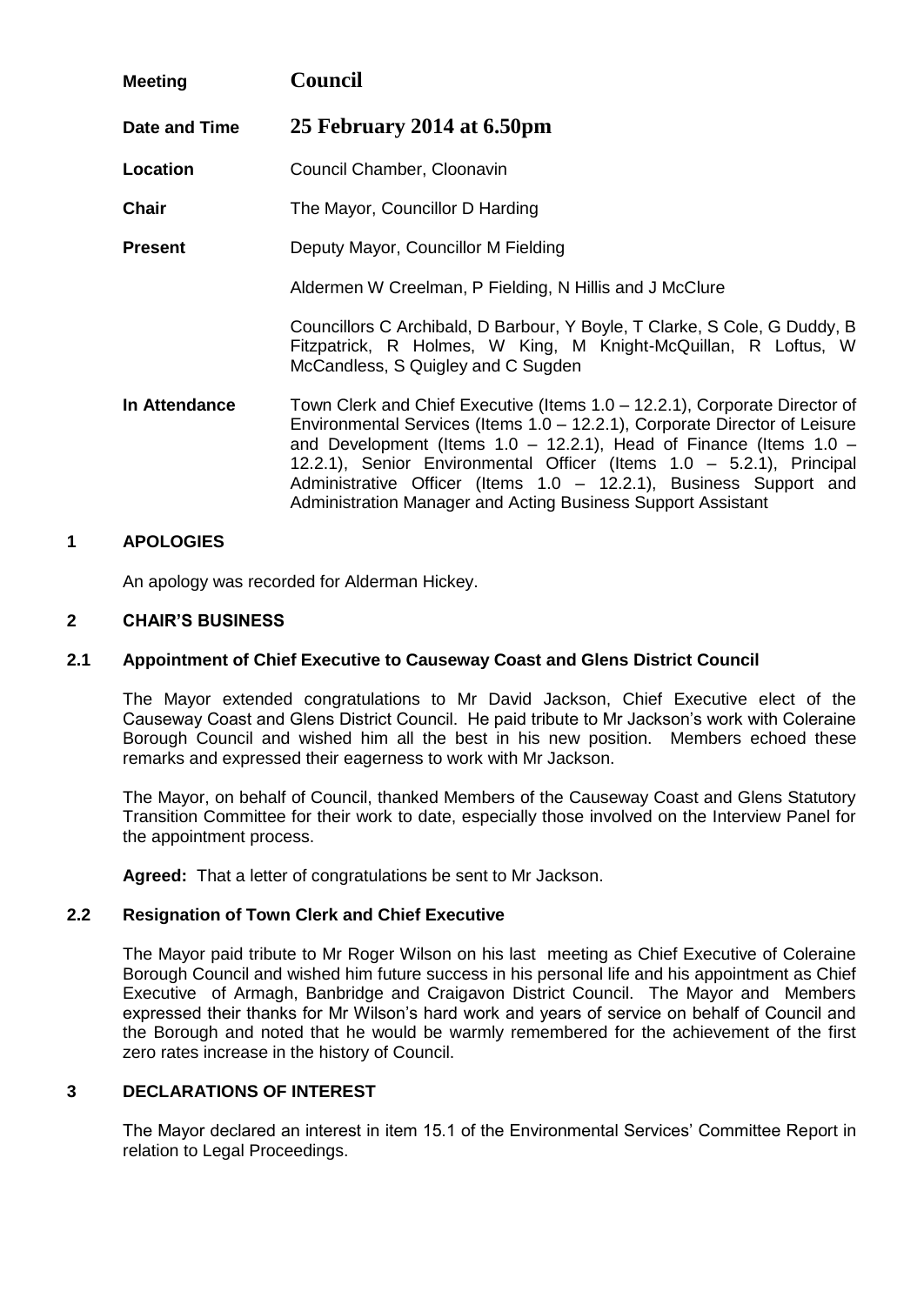## **4 'IN COMMITTEE'**

It was agreed to take a number of items 'In Committee' at the end of the meeting.

## **5 MINUTES**

The Minutes of the Council meeting of 28 January 2014 were confirmed and signed.

## **6 COMMITTEE REPORTS**

#### **6.1 Planning Committee**

The Minutes of the Planning Committee meeting of 28 January 2014 were proposed by The Chairman, Alderman Creelman, seconded by Councillor Boyle and agreed.

## **6.2 Environmental Services Committee**

The Minutes of the Environmental Services Committee meeting of 4 February 2014 were proposed by The Chairman, Councillor Archibald and seconded by Councillor Duddy.

The Corporate Director of Environmental Services gave a summary of the topics contained in the Committee Report and answered questions on various issues.

## **6.2.1 Presentation – Severe Weather Preparations Contingency Plan**

The Senior Environmental Health Officer delivered the presentation to Members and drew attention to a booklet 'Emergency Planning – Severe Weather', which contained 24 hour contact details for emergency planning (circulated).

The Committee Report was subsequently agreed.

#### **6.3 Corporate Affairs Committee**

The Minutes of the Corporate Affairs Committee meeting of 5 February 2014 were proposed by The Chairman, Councillor Duddy and seconded by Alderman Fielding.

The Chief Executive gave a brief summary of the topics contained in the Committee Report and answered questions on various issues.

# **6.3.1 Review of Governance Arrangements – Committee Structure**

The Deputy Mayor spoke on the current Committee system, the six-month trial for which was at an end and expressed concerns about certain aspects including lack of information and the perceived exclusion of Members, press and public.

It was proposed by the Deputy Mayor: that Council revert to the original Committee structure which was in place prior to December 2013.

Councillor McCandless referred to the volume of business transacted at Committees and the forthcoming changes which would take place following election of the Causeway Coast and Glens District Council.

It was then proposed by Councillor McCandless and seconded by Councillor Sugden: that Council retain the current Committee system with the proviso that press and the public be allowed access to all non-confidential matters.

As the proposal put forward by the Deputy Mayor had not been seconded, the proposal by Councillor McCandless became the substantive Motion.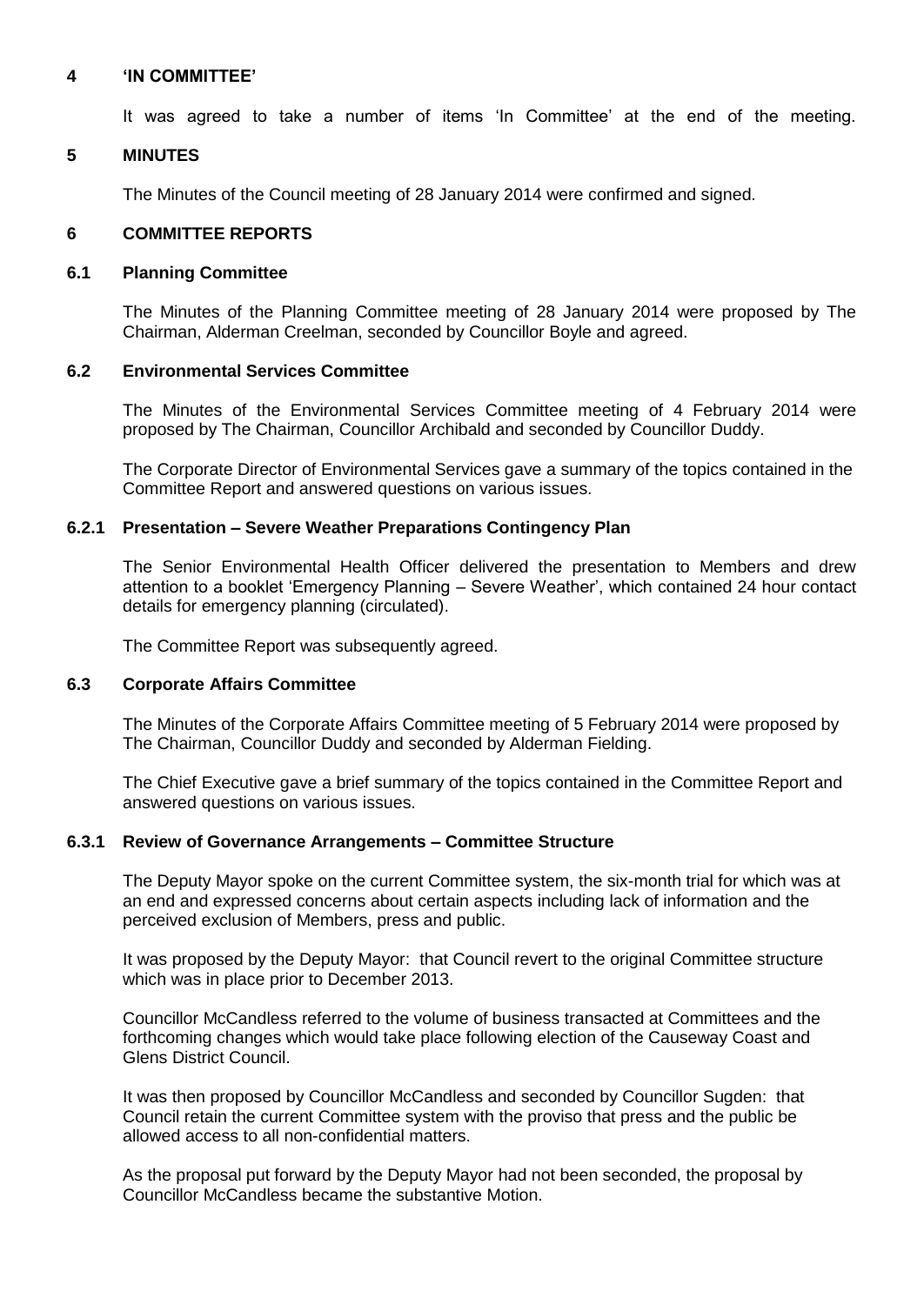Councillor Cole then seconded the Deputy Mayor's proposal, which was taken as an amendment.

On being put to the meeting, the amendment was lost with 8 Members voting in favour and 11 Members voting against.

**Agreed:** With 11 Members voting in favour and no Members voting against, that Council retain the current Committee system with the proviso that press and the public be allowed access to all non-confidential matters. Further, that these arrangements be effective immediately.

The Mayor advised that the new Chief Executive of Council might invite Members to a workshop to discuss Committee arrangements.

The Committee Report was agreed subject to the amendment.

# **7 NOTICE OF MOTION**

The following Motion was proposed by Councillor Archibald and seconded by Councillor Loftus:

"That this Council notes with concern the legal ruling which resulted in a 0% transfer rate from Pillar 1 to Pillar 2 of the Rural Development Programme and is concerned that the court ruling which quashed the decision by the Agriculture Minister could have a detrimental impact on the Going for Growth strategy, the environment and funding for rural communities; and calls on the Council to write to OFMDFM and the Finance Minister to ensure the necessary funding is found to address this."

Discussion followed during which a number of Members voiced their varied opinions on the sentiments expressed in the Motion and the likely effectiveness which letters from Council might have.

Councillor Knight-McQuillan asked that it be noted that the court case involving the Agriculture Minister was in relation to procedural matters only.

**Agreed:** On being put to the Meeting and with 4 Members voting in favour and 9 Members voting against, that the Motion fail.

#### **8 LEISURE AND DEVELOPMENT SERVICES' REPORT**

Consideration was given to the Report of the Corporate Director of Leisure and Development (previously supplied).

## **8.1 Somerset Trees**

Members' attention was drawn to the various options contained in the 'SWOT' Analysis attached to the Report, which had previously been presented to residents of the Somerset area during two information sharing evenings in December and February. The favoured recommendation of the residents was for Option 5.

The Corporate Director of Leisure and Development reported, however, that Planning Service had now placed a Tree Preservation Order on the entire tree belt at Somerset and that a meeting had been arranged with them to address this development. He advised that work would be undertaken in autumn 2014 subject to consultation with Planning Service.

**Agreed:** That Council approve Option 5 at a cost of £17,750 viz: to fell all trees adjacent to the fence up to a maximum of half the width of the tree belt or a tree length from a house and repeat for the other half once replacement trees have been established.

A number of Members thanked the Corporate Director of Leisure and Development and the Outdoor Recreation Manager for their work on this issue.